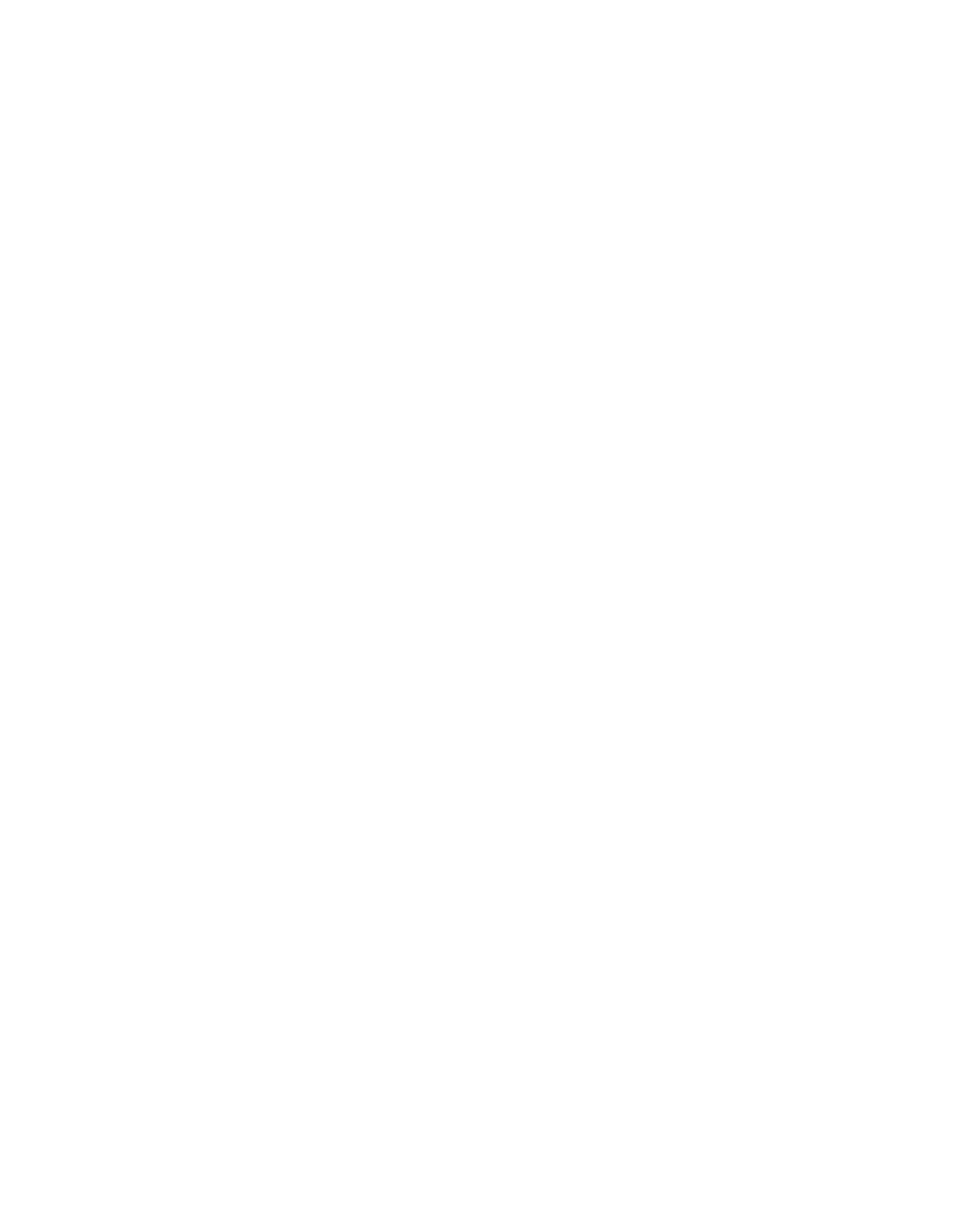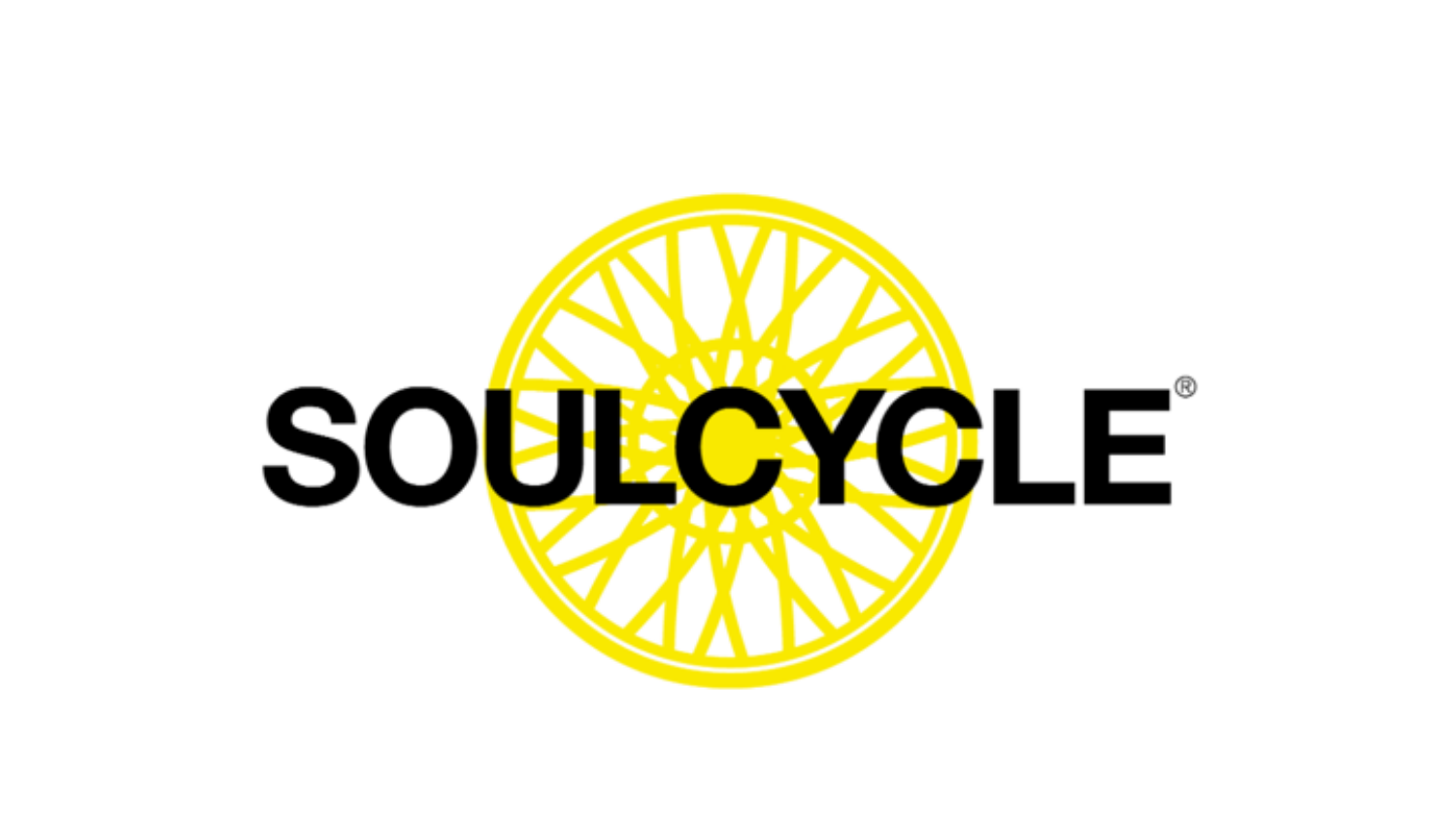|                     | <b>PROJECT:</b> Soul Cycle $-\omega$ Home Bike |                     | <b>DATE:</b> March 26, 2020 |
|---------------------|------------------------------------------------|---------------------|-----------------------------|
| <b>CONTACT: TBD</b> |                                                | JOB #: N/A          |                             |
|                     |                                                | <b>TIMING: ASAP</b> |                             |

#### **BACKGROUND**

SoulCycle is the pioneer of spin classes. They have a huge following and a loyal fan base in the cities they serve. However, at-home bikes, like Peloton, have started to slowly take over the market. SoulCycle will be releasing their own at home bike to compete with this market and keep their loyal fan base. They want to own the athome spin class market the same way they've owned the spin studio for years.

SoulCycle bike for the home - https://soul-cycle.com/at-home

#### **ASSIGNMENT**

**Create a brand strategy and digital campaign for SoulCycle's new at-home spin bikes and online classes.** 

#### **TARGET**

Millennials (25 – 40 year olds)

- Live on their own
- Have their own apt or just have purchased their first house
- Want to feel like there still in the city even though they're not always "in the city."
- Regularly on social media to research large purchases

#### **WHAT THE CONSUMER SHOULD TAKE AWAY**

*"I can get the best online spin classes from SoulCyle, because I'm getting a/the real SoulCycle class and experience at home"*

#### **DELIVERABLES**

• Brand Strategy – how can SoulCycle at home bikes differentiate themselves in the at home spin bike and online class market?

• Digital Brand Campaign

- Online Video
- Social Content
- Influencer Marketing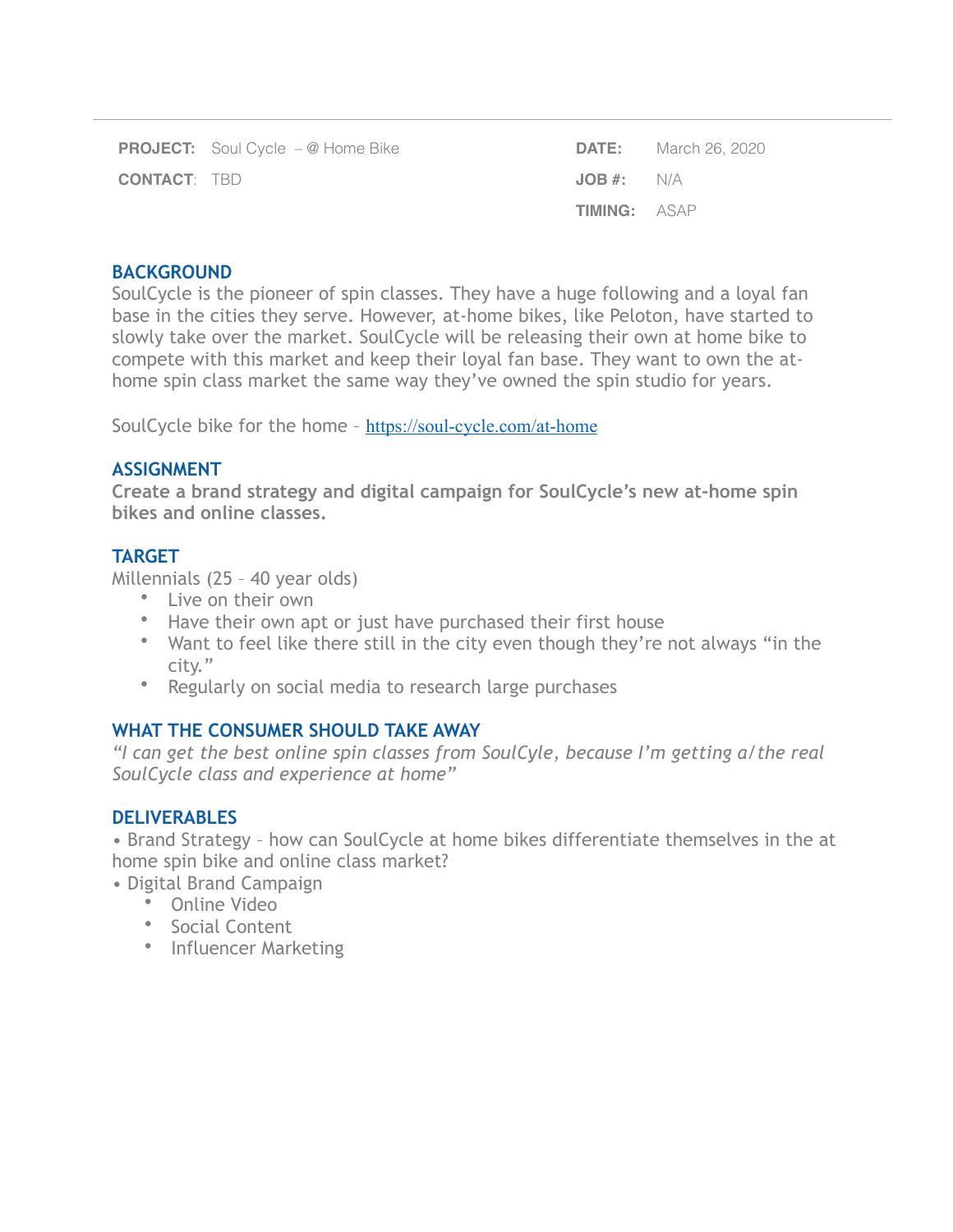**SoulCycle** is releasing their first line of at-home spin bikes and online classes to compete with the rise of Peloton and to maintain their loyal fan base. SoulCycle is the pioneer of spin classes. They have a huge following and a loyal fan base in the cities they serve. They want to own the at-home spin class market the same way they've owned the spin studio for years.

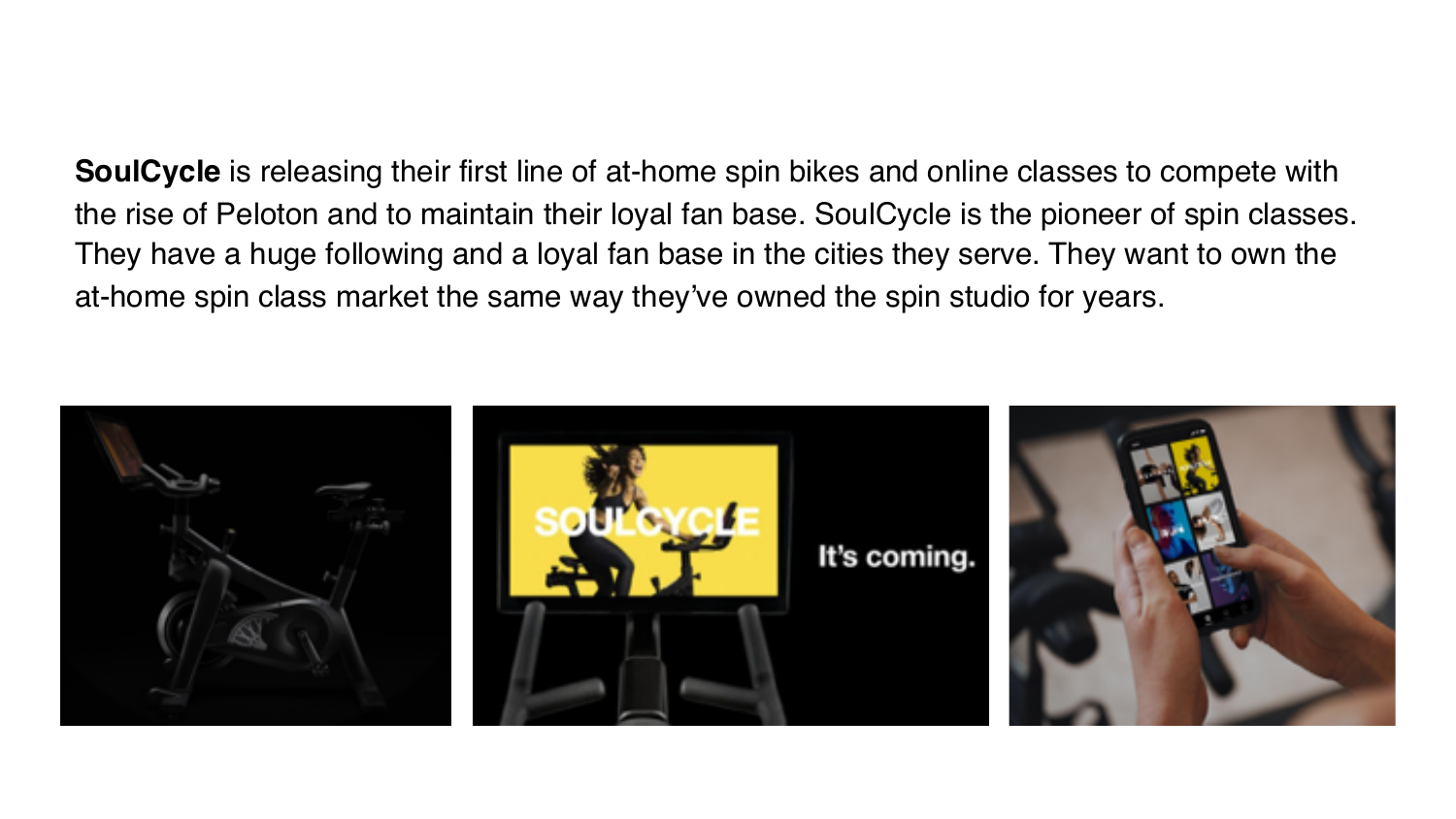# **WHAT WE SAW**

Avid SoulCycle riders aren't only loyal to SoulCycle classes but to their favorite instructors. Customers will often accommodate their preferred instructors' class times into their busy schedules to ensure that they are able to take their classes.

> A SoulCycle Fanatic's Q&A with Master **Instructor Stacey Griffith**

Meet 5 Of SoulCycle's Most Popular NYC Instructors

#### **EGGS WELLNESS**

**SOUL Transformation: How Instructor LOVE Lost Over 70 Pounds** 

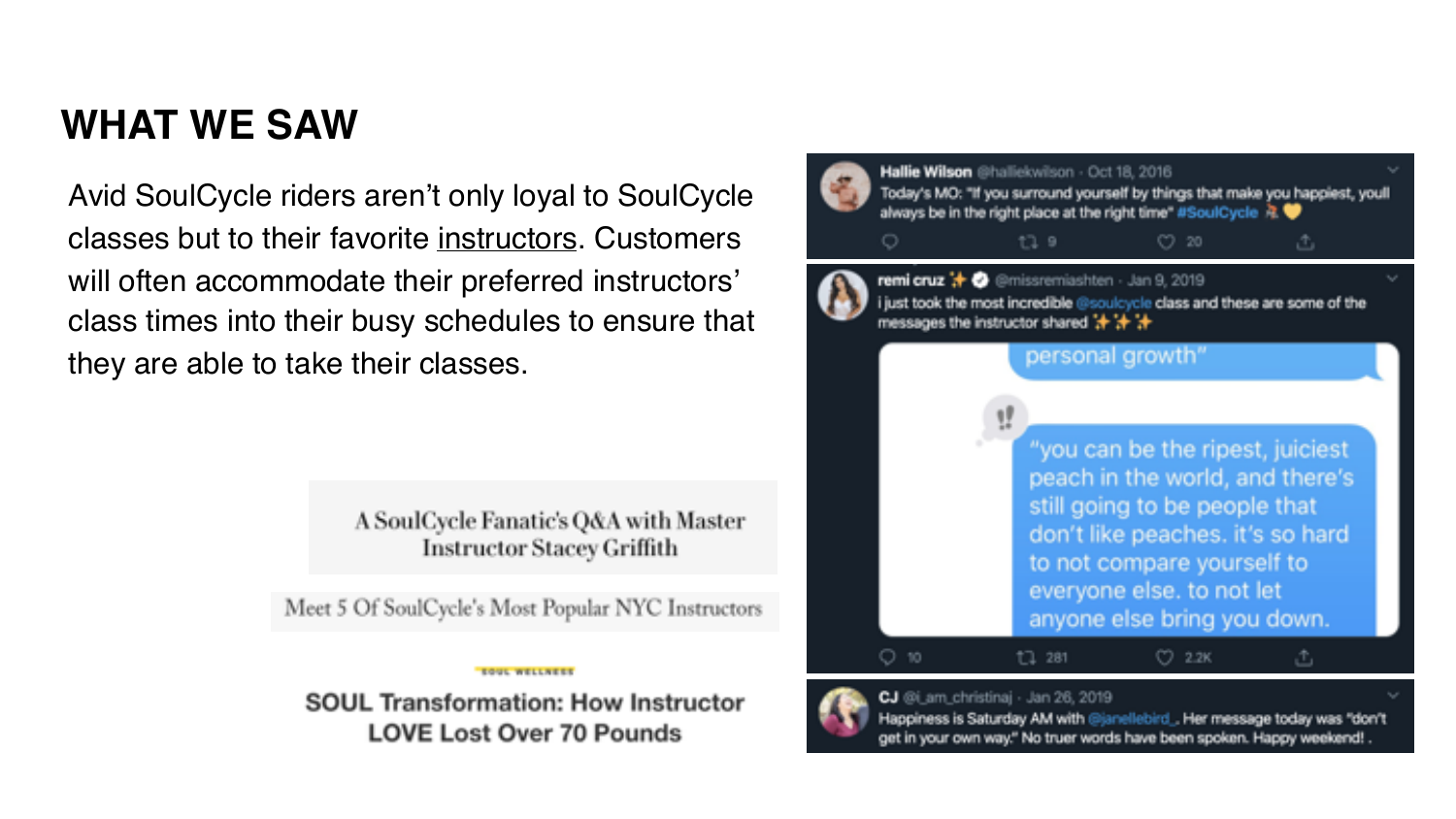# **WAY IN**

Avid SoulCycle riders aren't only loyal to SoulCycle classes but to their favorite instructors. Customers will often accommodate their preferred instructors' class times into their busy schedules to ensure that they are able to take their classes.

With the SoulCycle at-home bike, follow the instructors you love, or find more to love, no matter where they're teaching, from the comfort of your home.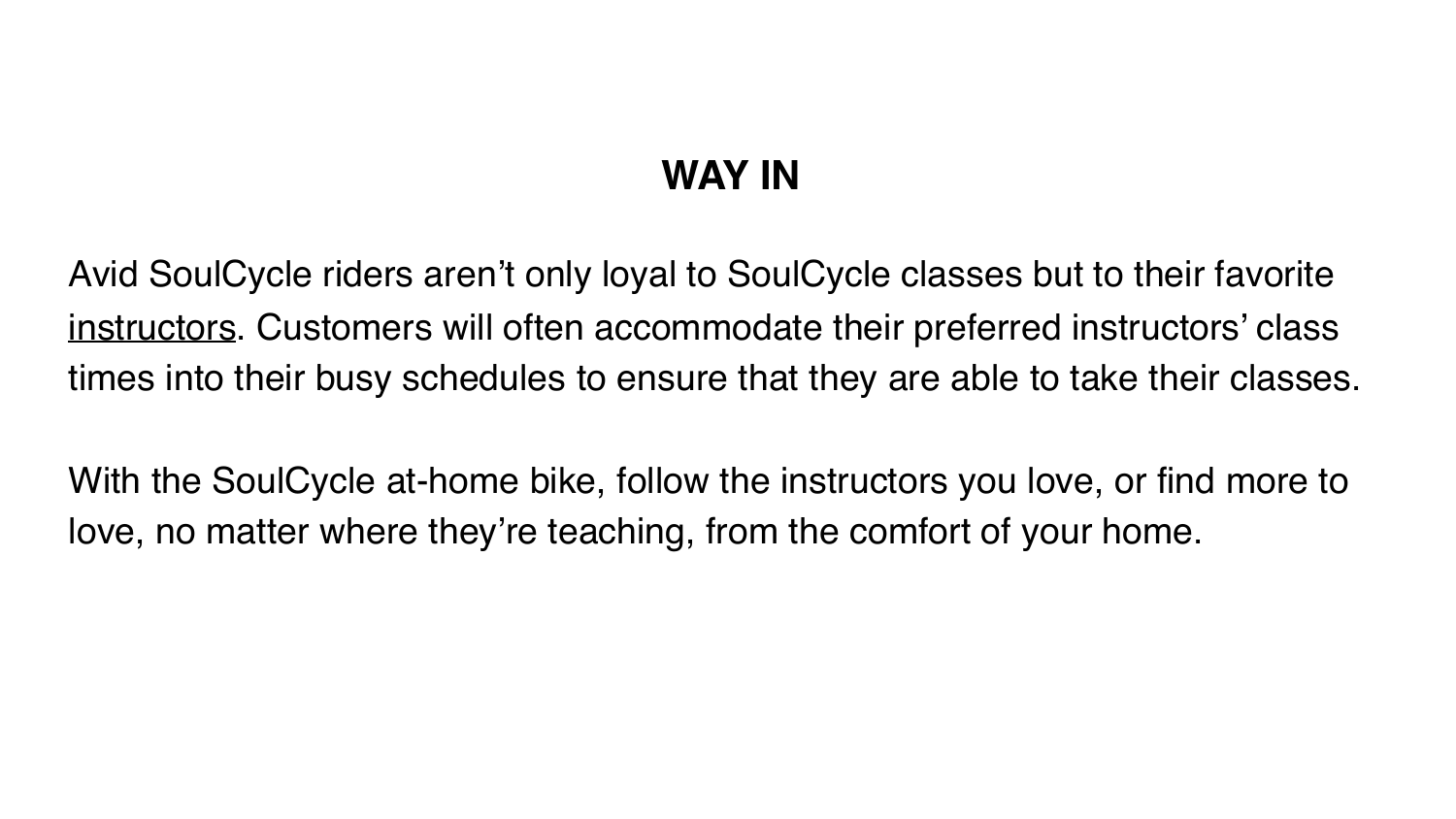# **IDEA: "FIND YOUR SOULMATE(S)"**

#### **SOULCYCLE** MATE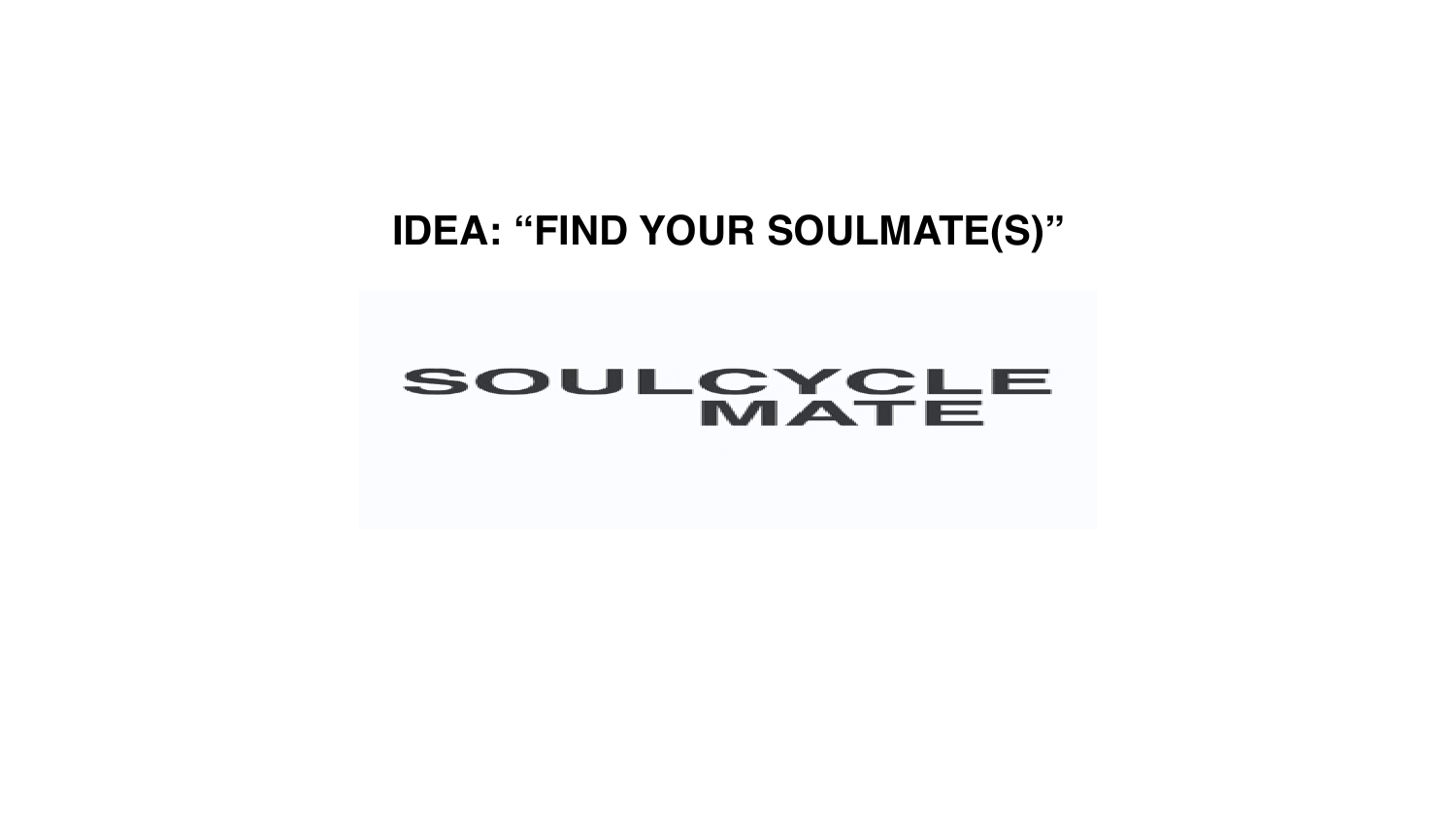#### **IDEA**

SoulCycle Online will create a digital community between instructors and riders through a system of recommendations where you are encouraged to find your "SoulMates." Whether following your favorite instructor from your neighborhood studio back home, or finding your favorite instructor's favorite teacher from New York, SoulMate encourages cyclers to find their new SoulMates with every ride.



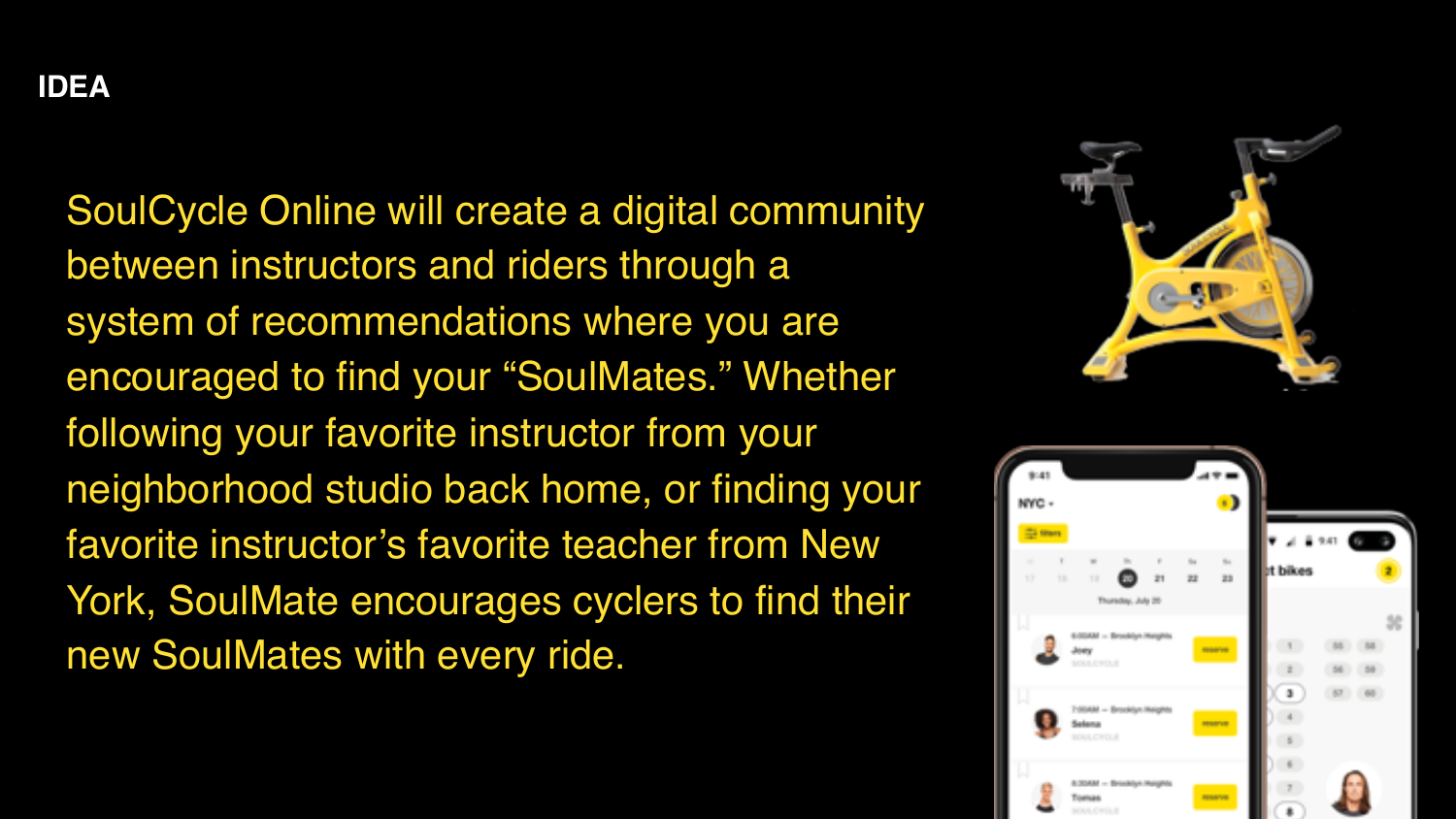#### **CREATIVE EX [#1: ONLINE VIDEO](http://www.youtube.com/watch?v=tEAUz5fN2pc)**

# **SOULMATES**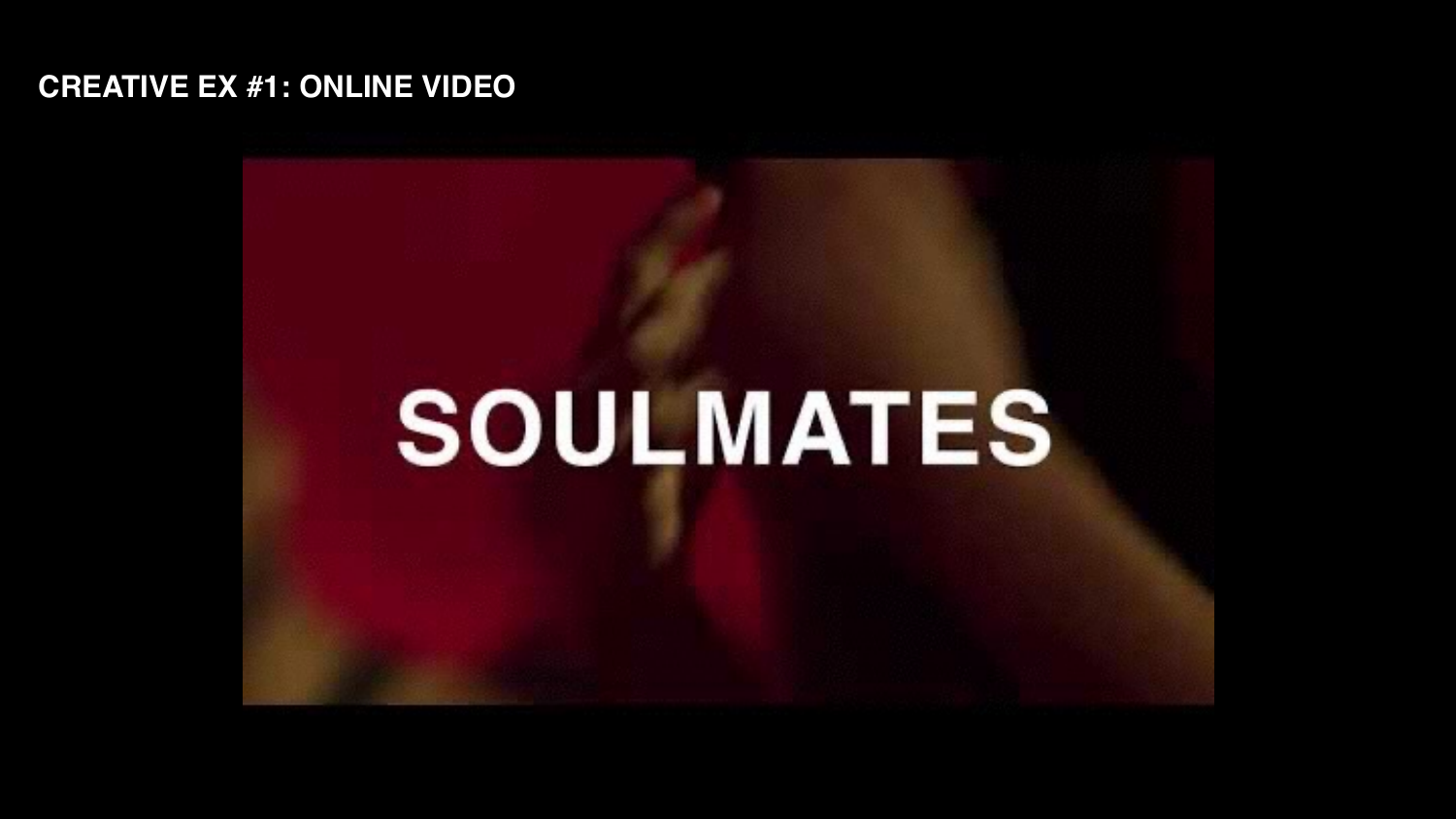Online Video:

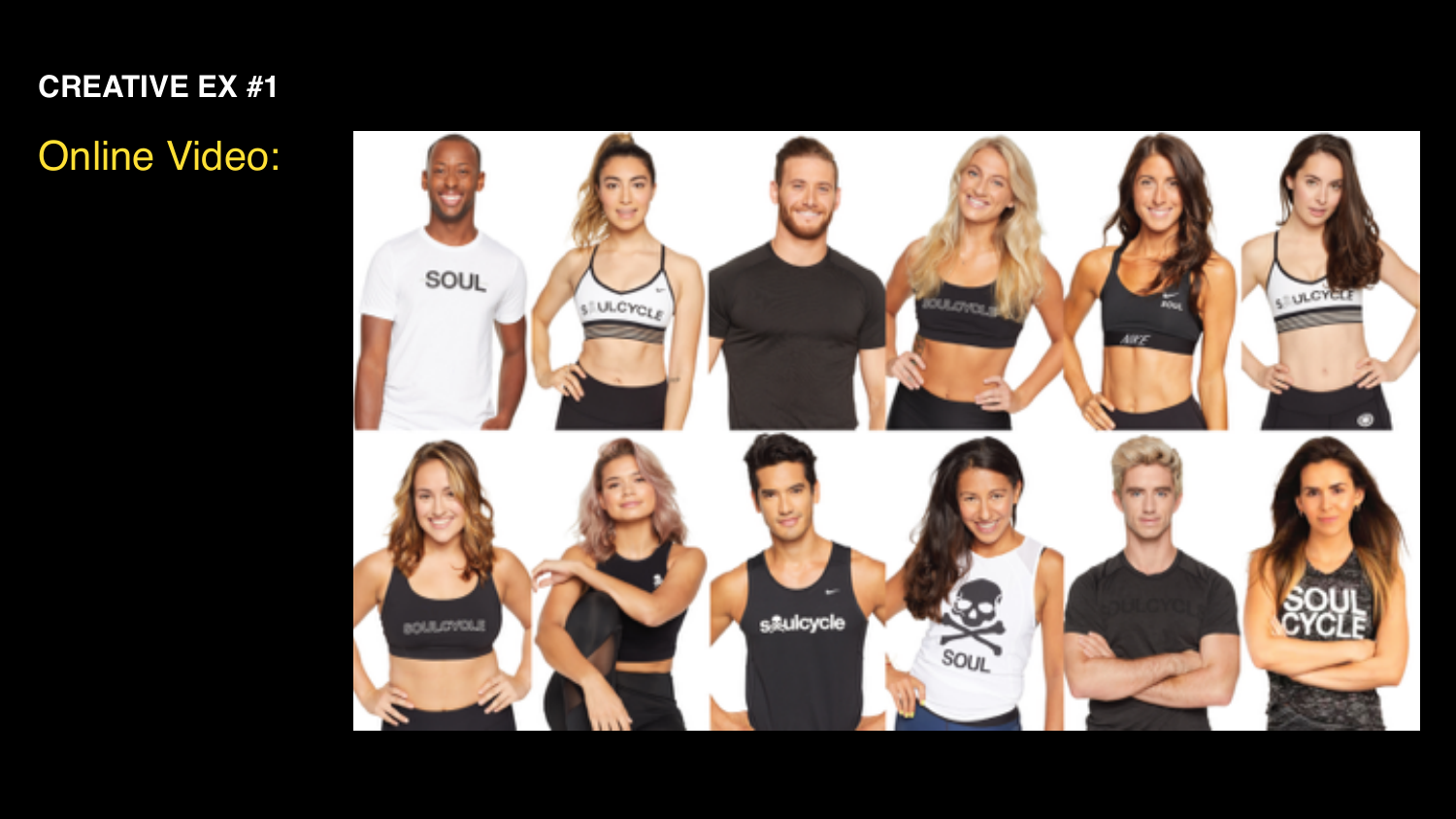The SoulMates program and community will be integrated within the bike itself as well as accessible via the SoulCycle App!

It works to help find your next favorite instructor to expand your SoulCycle circle of favorites.

Each rider and instructor can recommend different studios and instructors based on their music preference, personality, workout routines and intensity, or anything that motivates them to ride!



# **FIND YOUR NEXT SOULMATE(S)**



\*and we think we already did!

if you liked Tori's Hip-Hop **Class in Boston** 



Check out Evan's LA **Thursday Night Ride** 





1.984 likes

SoulCycle Ready to find your new Soulmates? Check out SoulCycle at Home. #SoulMates

**INNUITES AGO - SEE TRANSLATION** 

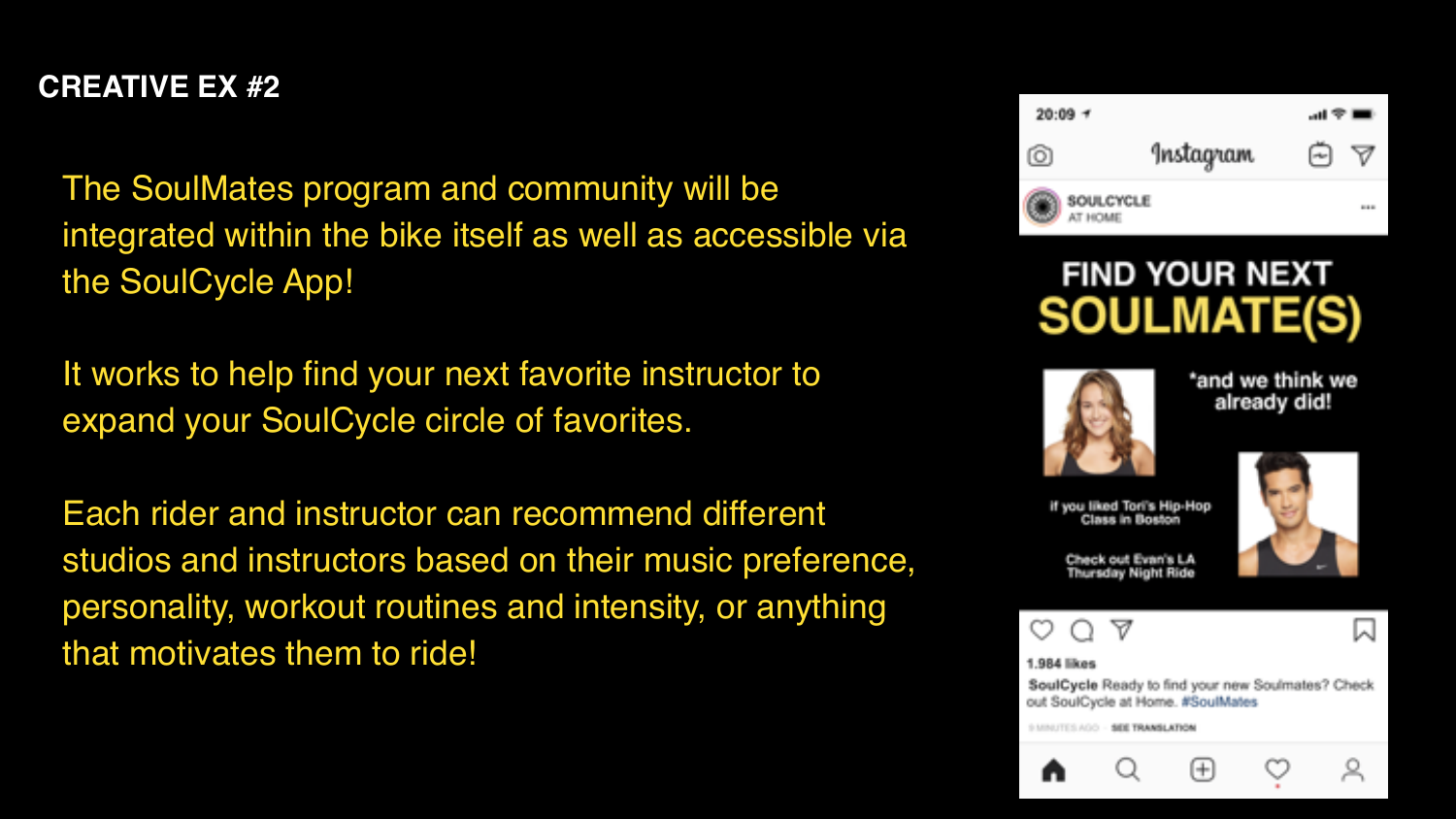The SoulMates program functions as a social media platform as well. Each instructor has their own profile, where they can share healthy recipes, post-workout stretches, playlists, and their other hobbies. Consumers have the opportunity to follow their favorite instructors.

This program is designed to position instructors as influencers promoting brand love as well as community and self-empowerment through fitness. Here, each instructor has the potential to further develop their personal brand with SoulCycle.

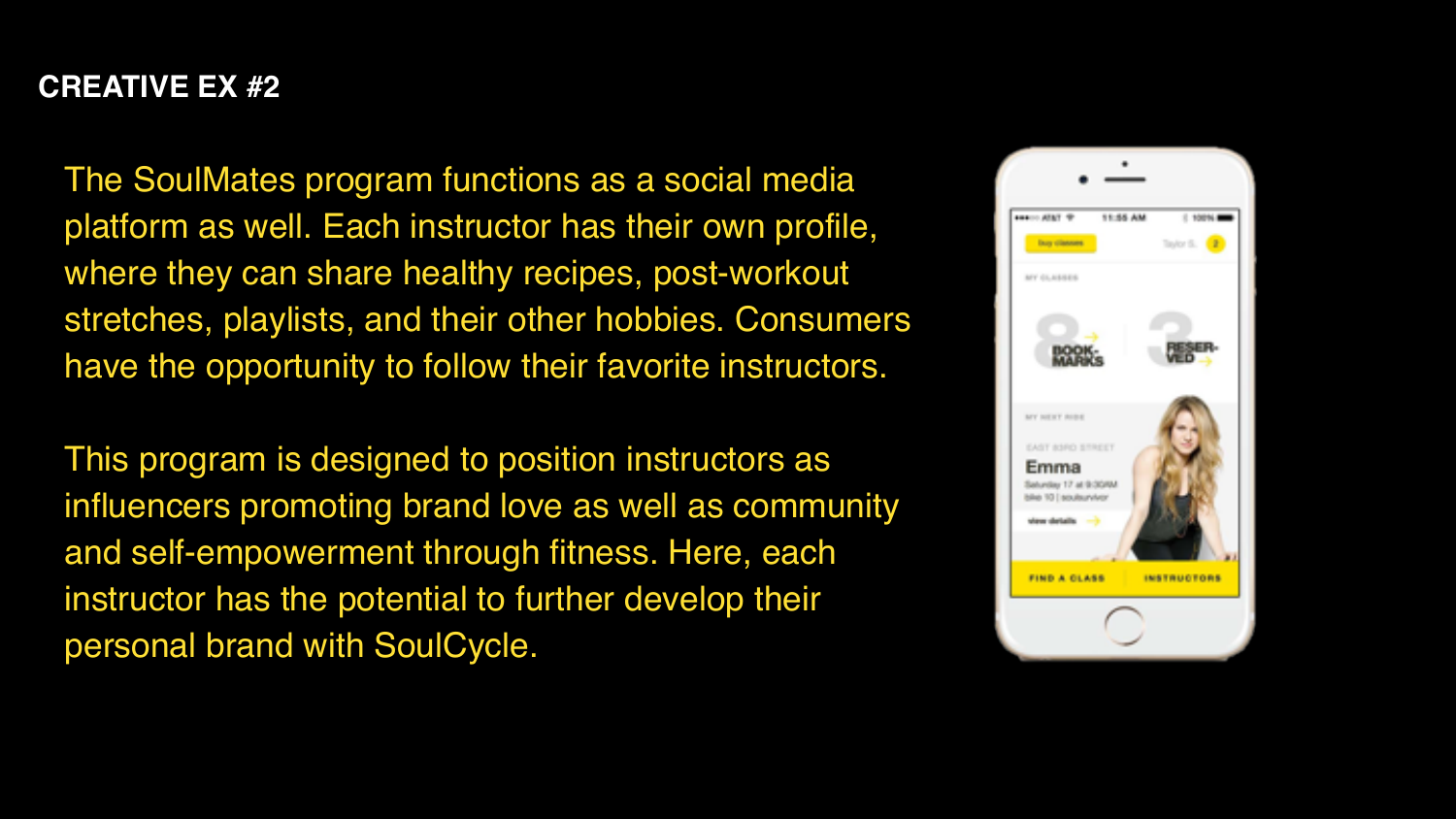To accompany the launch of the SoulCycle at-home bike, SoulCycle will be launching a corresponding product line that allows riders to curate their own personal Soul Studio environment right at home.

Branded merchandise like candles, journals, and more transform cyclers' home workout space to a private SoulCycle studio!





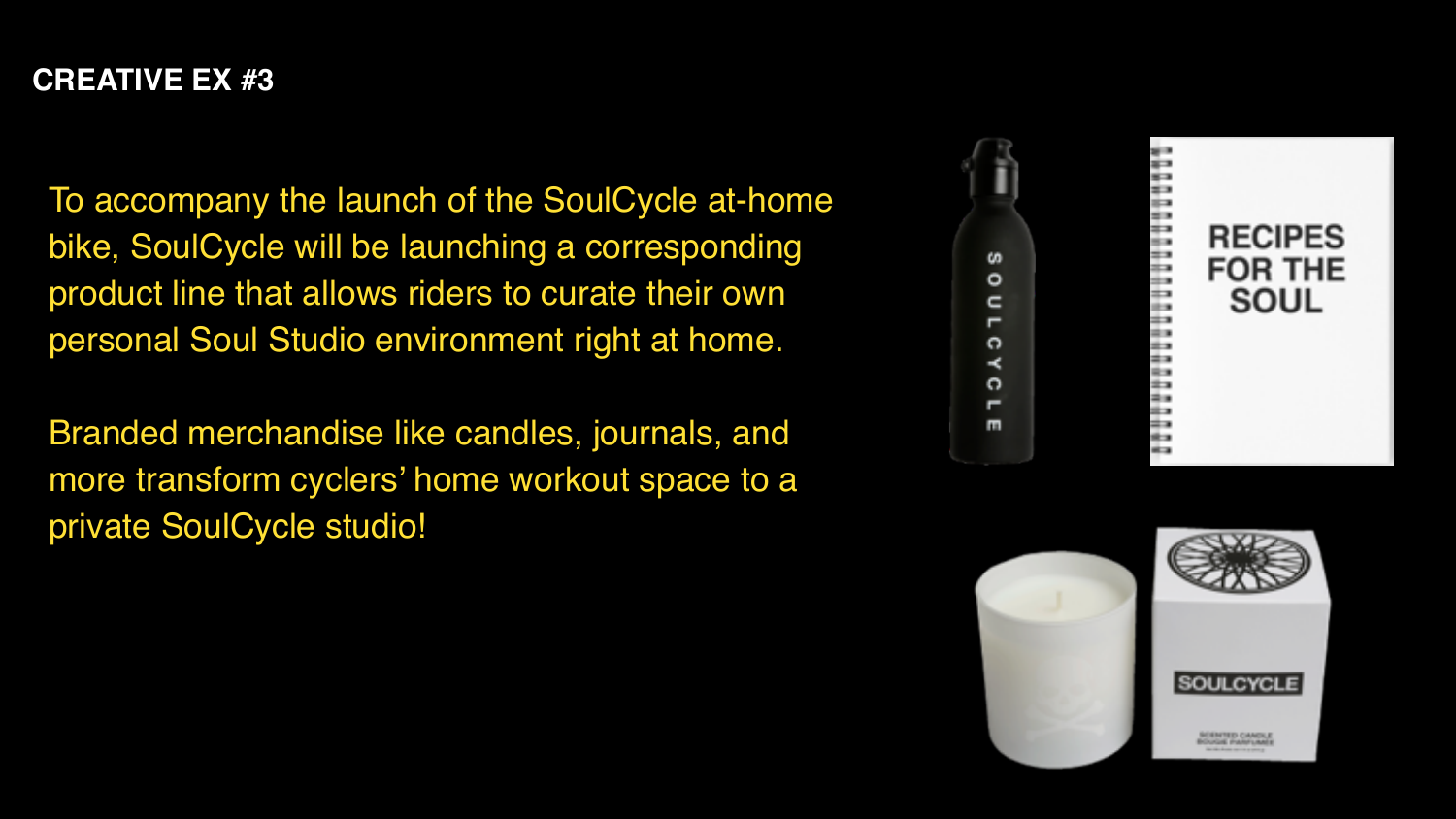SoulCycle offers special classes specific to location as an extension to SoulMate. Each instructor provides a recap of the time and weather as well as a cultural fun fact specific to their location before the beginning of each class. Riders have the ability to chat, meet new friends, and attend a 'virtual vacation' to someplace new while they work out!

This allows riders to enjoy a spin class with anyone–from their nextdoor neighbor to their childhood best friend that moved across the country!